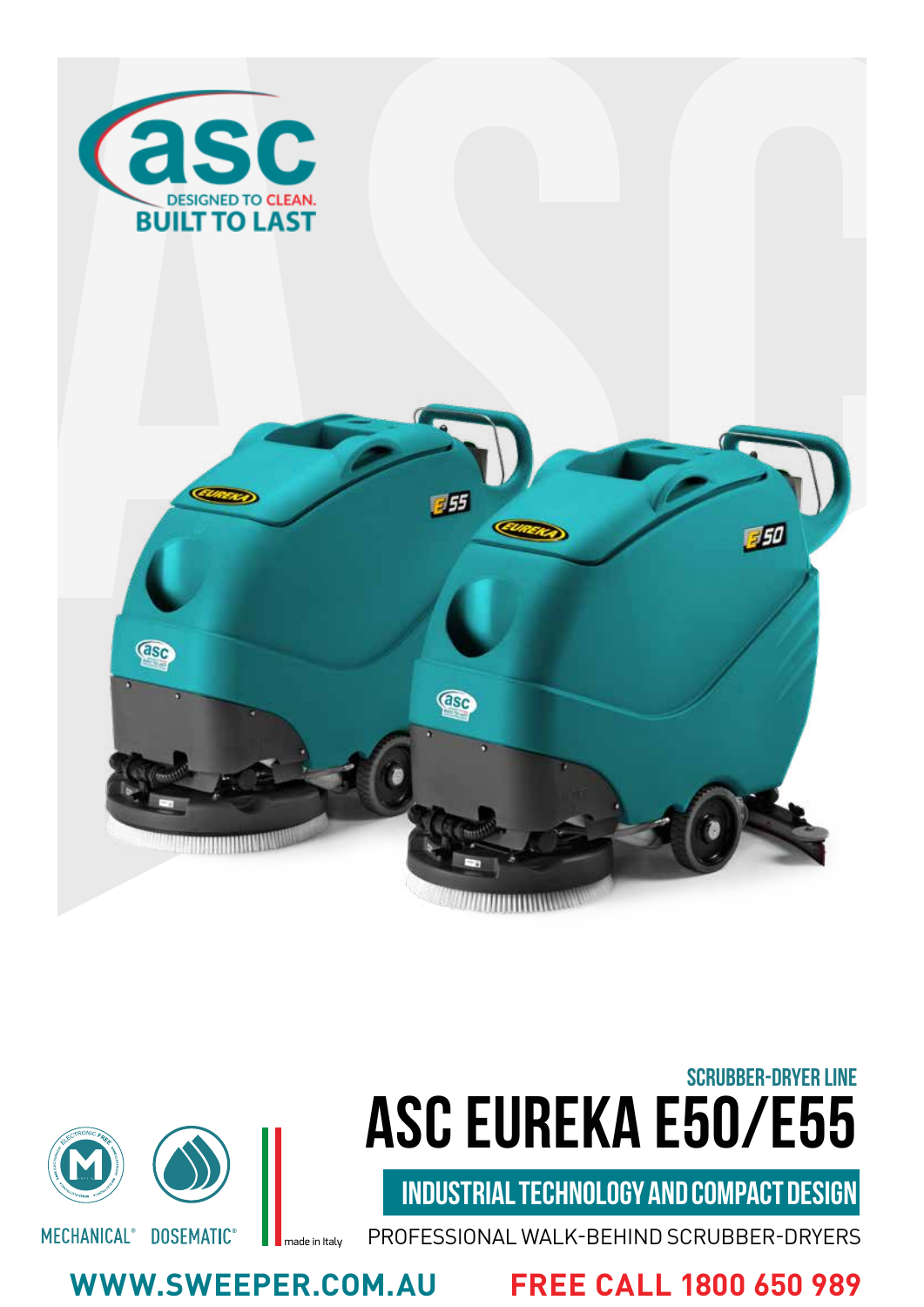# **PROFESSIONAL SCRUBBER-DRYERS**

#### **Industrial floor cleaning machines on a budget**

The ASC E50 and ASC E55 are professional walkbehind scrubber-dryers, which are ideal for the complete cleaning of small and medium sized areas. Thanks to the combination of powerful industrial motors, compact dimensions and high maneuverability, these machines deliver incomparable performance even in applications with stubborn dirt.

The ASC E50 and ASC E55 have cleaning paths of 50 and 55 cm, which combined with an operating speed of 4 km/h provide an hourly productivity rate of 2.000 m2/h for the E50 and 2.200 m2/h for the E55.

The ASC E50 and ASC E55 are productive, economic and deliver fantastic results.

Both models are part of the M-Mechanical® line, featuring simple controls and no electronics.

There are 2 versions available, the BASE-M version is brush driven whereas the TRAC-M version has automatic traction.

The large tanks (40 L solution tank and 50 L recovery tank) optimize productivity and cleaning time.

The onboard battery charger makes charging easy and safe.

Be surprised by the ASC E50 and ASC E55, the walk-behind scrubber-dryers for everyday use, with industrial quality.



### **ANTI-FOAM SYSTEM**



The efficient anti-foam system avoids damage to the vacuum motor.

#### **STORAGE COMPARTMENT**



The built-in storage compartment on the machine's tank cover is a clever way to maximize the use of available space.

#### **SOLUTION CONTROL VALVE**



The optional solenoid valve activates and deactivates the flow of cleaning solution in line with brush activity, further reducing waste and cost.

#### **MAINTENANCE MADE EASIER**



Complete access to the tanks makes after use maintenance easy. The recovery tank can be quickly emptied thanks to the wastewater tube which is fitted with a valve, and the solution filter is simple to check and clean.

#### **THE EUREKA START & GO EXPERIENCE**

Simple controls which are intuitive to use, and the absence of electronic components permit these machines to be used even by inexperienced operators, without specific training.

Choose between two, extremely maneuverable, versions: BASE M (brush driven) and TRAC M (automatic traction).

Both models are fitted with the simple and intuitive controls. Start the machine, pull the drive bar, and go!

Using the ASC E50 or ASC E55 is extremely comfortable. The ergonomic design makes cleaning less tiring for the operator and helps increase productivity.

### **WWW.SWEEPER.COM.AU FREE CALL 1800 650 989**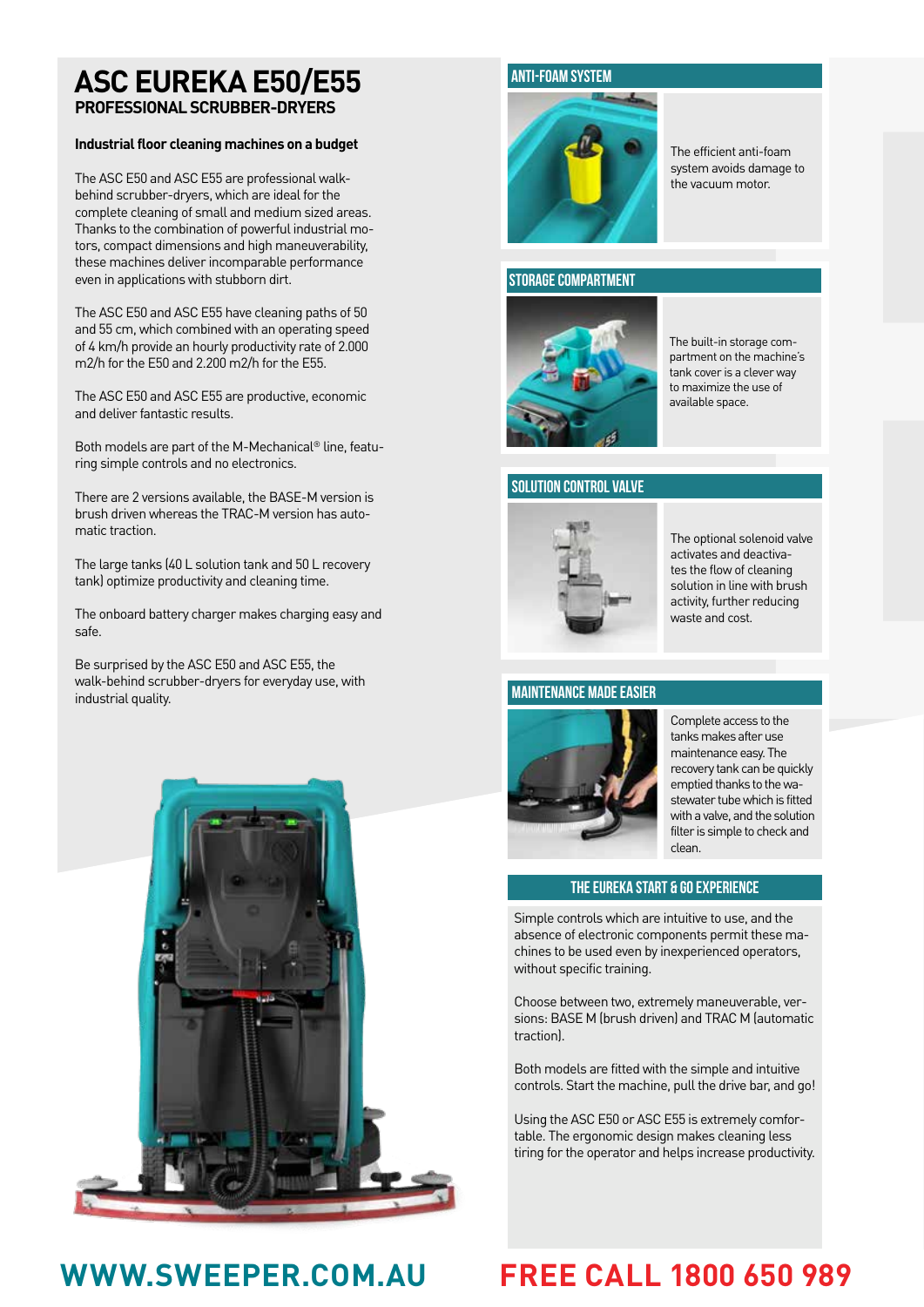#### **DOSEMATIC® SYSTEM** \*OPTIONAL

system (\*optional) allows real time adjustment of the quantity or type of cleaning detergent being used, reducing the overall use of detergent by up to 50% and eliminating waste.



#### **BATTERIES**

Zero Maintenance and with Long Life AGM batteries Long Life AGM batteries included.





Quick and simple brush / pad holder uncoupling, which makes cleaning, checks, and changes easier.



## **WWW.SWEEPER.COM.AU FREE CALL 1800 650 989**

### **BRUSH'O-MATIC® EUREKA'S DRYING SYSTEM**

For added safety and quality cleaning results, the ASC E50 and ASC E55 guarantee perfect drying, even during tight curves and changes of direction.